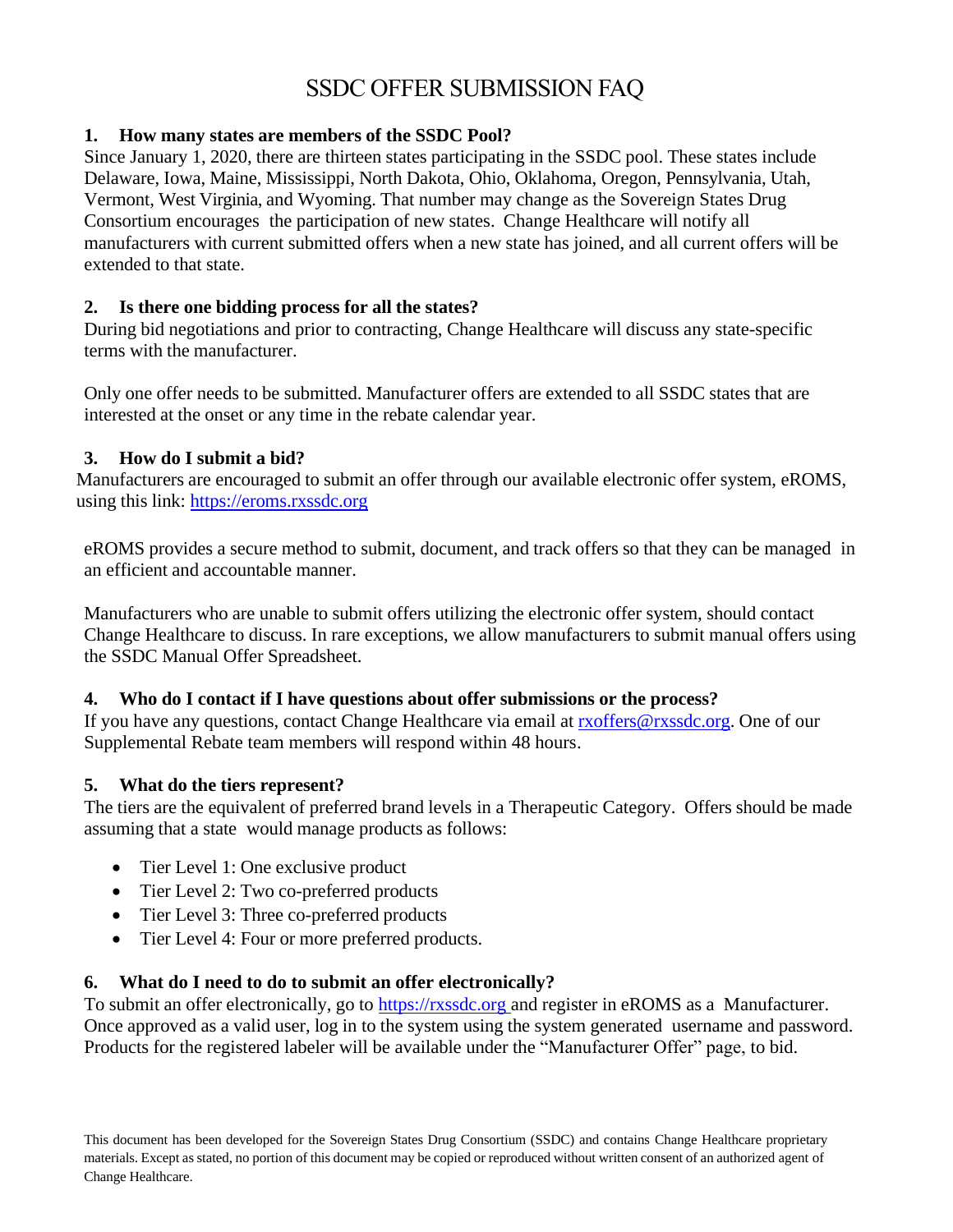## **7. If I am given the opportunity to submit an offer manually, how do I fill out the offer form?**

A completed example of the offer form is located on the last page of this document.

| <b>Column Name</b>                            | <b>Instructions</b>                                                                                                                                                                                                                                                                                                                     |  |  |  |  |  |  |  |
|-----------------------------------------------|-----------------------------------------------------------------------------------------------------------------------------------------------------------------------------------------------------------------------------------------------------------------------------------------------------------------------------------------|--|--|--|--|--|--|--|
| <b>Product Description</b>                    | List the description of your product along with the package size.                                                                                                                                                                                                                                                                       |  |  |  |  |  |  |  |
| <b>AWP and WAC columns</b>                    | List the AWP or WAC per unit. For test strips and lancets, divide the<br>box AWP and WAC by the number of individual units in the box.<br>States require the calculation to be completed in this way because<br>they process these products through their POS at the unit rates.                                                        |  |  |  |  |  |  |  |
| % WAC or GNP Offer Rate                       | List the offer percent as a decimal or the GNP being offered for that<br>tier. % WAC offers are entered at two decimal places, while GNP<br>offers are entered at four decimal places.                                                                                                                                                  |  |  |  |  |  |  |  |
| <b>Calculated Offer Unit</b><br><b>Amount</b> | Calculate the unit amount using the formula chosen for the offer<br>submission. Example: If you submitted a five percent of WAC<br>offer, then calculate the amount using the following formula: WAC<br>(most recent reported WAC) x $.05$ = calculated offer unit amount.                                                              |  |  |  |  |  |  |  |
| <b>Offer Comments</b>                         | This field should be used to convey offer details, such as:<br>Meter procurement methods available;<br>If your company needs additional documents to set up<br>$\bullet$<br>procurement methods (call centers/ websites); and<br>Any offer enhancements or restrictions that States will need<br>to consider when evaluating the offer. |  |  |  |  |  |  |  |

No additional contingencies may be added once the negotiations are completed. Be sure to note any restrictions related to your bid in the offer comment field.

## **8. What are the Supplemental Rebate offer contingencies?**

The SSDC guarantees that any and all offers submitted will be treated accordingly:

- 1. SSDC member state populations will be limited to Medicaid.
- 2. Except as otherwise may be required to be disclosed by law or judicial process, offers will be held confidential, whether accepted or not.
- 3. Offers accepted by SSDC States as of the close of negotiations are binding between the Offeror and an SSDC State once approved by said State's drug review committee and/or said State's Medicaid Director or other designee.
- 4. Offers that are received from Manufacturers that are currently not in good standing due to either nonpayment or substantial underpayment of rebates (Federal and/or State Supplemental) shall not be considered.
	- a. Nonpayment of rebates means the failure to pay any rebates to an SSDC State for the calendar year in which the offer was due.
	- b. An underpayment of rebates is substantial if it exceeds the lower of either:
		- i. Ten (10%) percent of any quarter's rebates invoiced amount by any SSDC State or
		- ii. Fifty thousand (\$50,000.00) dollars in aggregate owed to any SSDC State at the time that the offer was due.

This document has been developed for the Sovereign States Drug Consortium (SSDC) and contains Change Healthcare proprietary materials. Except as stated, no portion of this document may be copied or reproduced without written consent of an authorized agent of Change Healthcare.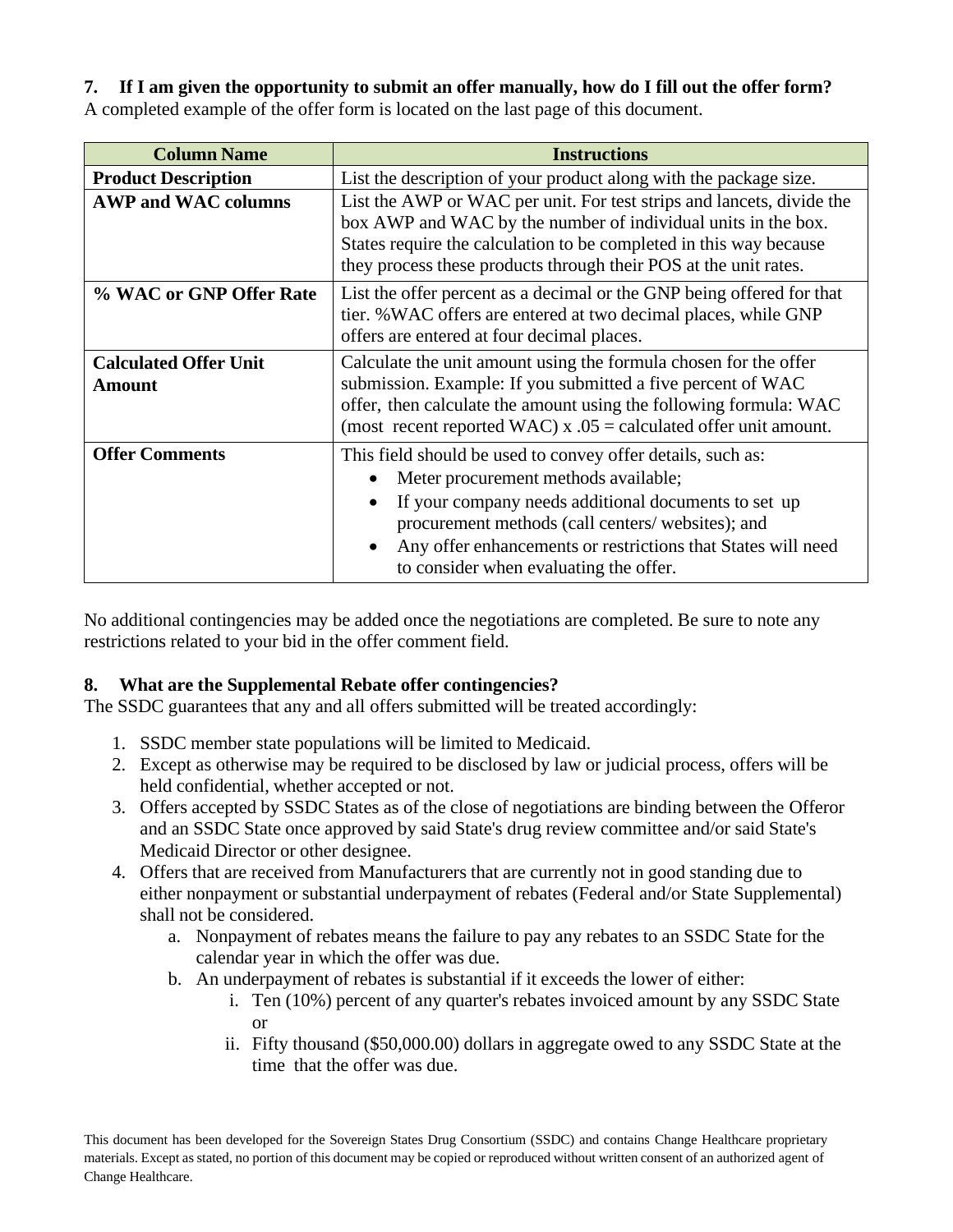- 5. All offers are made with the understanding that the individual terms and conditions of the SSDC Member States' Supplemental Rebate Agreements apply.
- 6. The unit rebate amount is confidential and will only be disclosed in accordance with the contract terms.

### **9. What am I agreeing to by submitting a Supplemental Rebate offer?**

By submitting this offer, you confirm that, regarding your offer:

- 1. You have reviewed the values in all data cells for accuracy.
- 2. You affirm and certify the accuracy of the values displayed.
- 3. You are authorized to make all offers presented in the submission.
- 4. You agree that all offers are made with the understanding that the individual terms and conditions of the SSDC member states Supplemental Rebate Agreements apply.
- 5. You agree that any agreement with a SSDC State shall be governed by the law of said State and that any legal action may only be brought and maintained in the courts of said State as identified here:
	- Delaware The Superior Court of the State of Delaware, New Castle County, Delaware
	- Iowa Polk County District Court for the State of Iowa, Des Moines, Iowa, or in the United States District Court for the Southern District of Iowa, Central Division, Des Moines, Iowa, wherever jurisdiction is appropriate.
	- Maine Maine Superior Court, Kennebec County, Maine.
	- Mississippi Circuit Court of First Judicial Court of Hinds County, Mississippi.
	- North Dakota District Court of Burleigh County, North Dakota.
	- Ohio A court of competent jurisdiction in Franklin County, Ohio.
	- Oklahoma Oklahoma County District Court or United States District Court for the Western District of Oklahoma.
	- Oregon Oregon Circuit Court of Marion County for the State of Oregon.
	- Utah Third District Court, Salt Lake County, Utah.
	- Vermont Vermont Superior Court, Washington Civil Division
	- West Virginia Circuit Court of Kanawha County, Charleston, West Virginia or United States District Court for the Southern District of West Virginia, Charleston, West Virginia.
	- Wyoming Wyoming District Court for the First Judicial District, Laramie County, Wyoming.
- 6. You agree that an agreement with a State shall be reduced to writing with said State consistent with the contract terms that have been published by said State.
- 7. You agree to keep the unit rebate amount confidential in accordance with the contract terms.

## **10. How do I know if my offer was accepted?**

Change Healthcare will send out an email notification to all manufacturers that submitted an offer, to sign into the offer system and check decisions prior to the start of the new contract year.